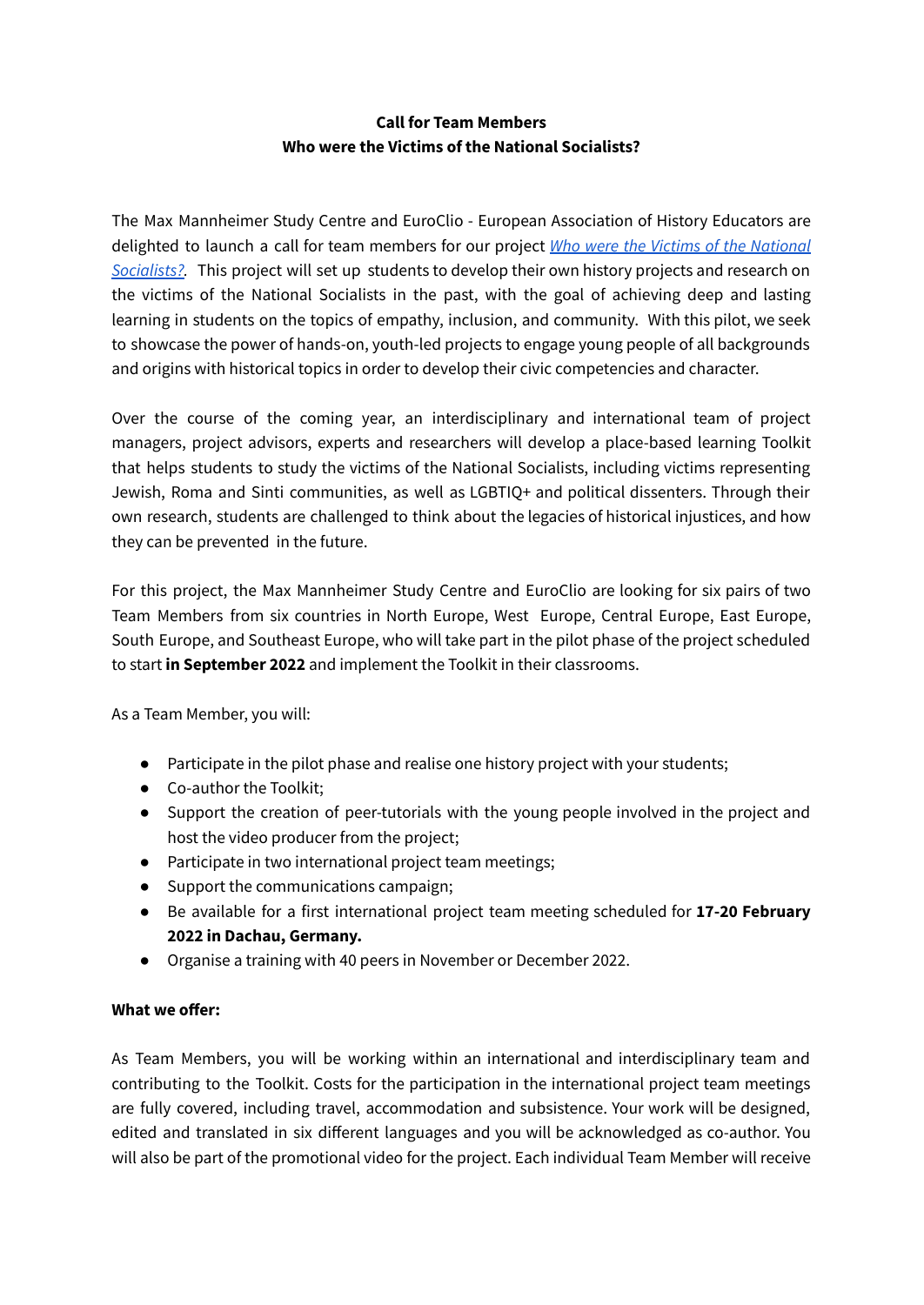a stipend of 1500 euro, and a total of 3000 euros is available for the support of each local youth project, based on real costs (up to a 100 euros per student).

# **How to Apply**

You must apply as a team of two members, by sending your CVs and Motivation, and letter of support from school stating your availability for taking part in the pilot, to Eugenie Khatschatrian In your motivation letter, please ensure to answer the following questions: **(Project Manager at EuroC[lio\) eugenie@euroc](mailto:eugenie@euroclio.eu)lio.eu, no later than 23 January 2022 by midnight.**

- 1) In developing the Toolkit, how would you link present-day societal issues like discrimination and injustice, to the past of National Socialism?
- 2) Why are you excited to co-create youth-led place-based projects?
- 3) How would you plan to reach out to other educators and schools?

#### **Eligibility Criteria**

In order to be eligible applicants need to be available to pilot the project with youth in the fall semester to participate in the project meetings, and having a working level of English is a must.

#### **Selection Criteria**

- Motivation to co-author and pilot a competency-focused, place- and project-based learning Toolkit (40%)
- Quality and relevance of the dissemination plan (20%)
- Experience in working within international projects and teams is an asset  $(10\%)$
- Experience in teaching the topic, or working on the topic is an asset (10%)
- **•** Experience in working within interdisciplinary teams is an asset  $(10\%)$
- Experience in project-based learning is an asset (10%)

#### **Selection process**

The selection will be based on the selection criteria above, geographical spread and gender balance, teaching a diverse group of students, as well as the ability to contribute to both the development and piloting of the Toolkit. The selection procedure will take place in the first two weeks in January, in which we select candidates for the interview based on:

- 1) Eligibility of the candidates;
- 2) Selecting the highest ranking candidates per region;
- 3) Inviting the top three candidates of each region for the interview.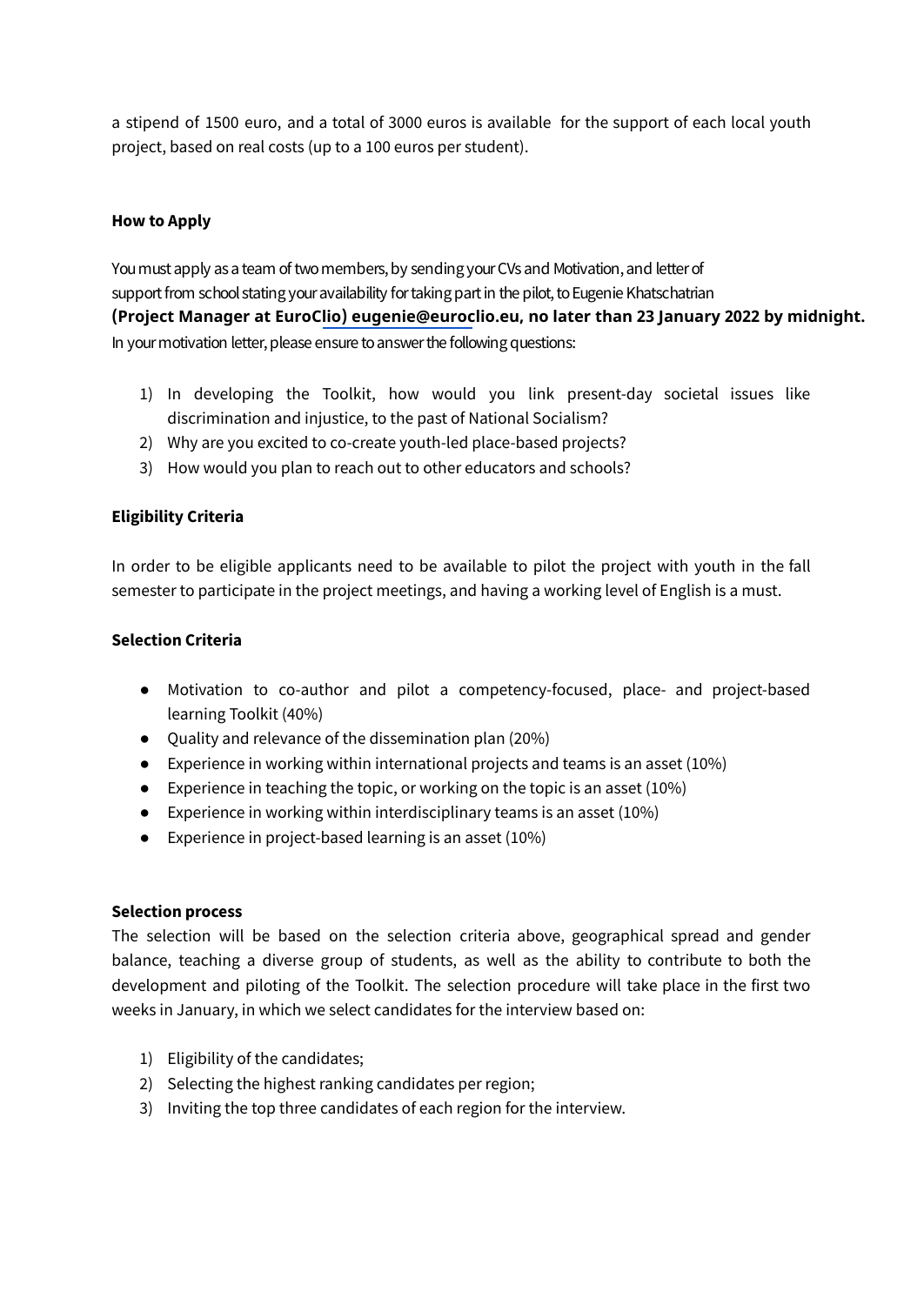### **Theinterviewswilltakeplacein theweek of 1 February 2022. Theselection result**

will be communicated shortly following the interviews.

#### **Acknowledgements**

*Who were the Victims of the National Socialists?* is supported by the Foundation Remembrance, Responsibility and Future (EVZ), under the Education Agenda NS-Injustice, initiated by the Federal Ministry of Finance of Germany (BMF).





on the basis of a decision of the Bundestag

# **Project Partner**



# Max Mannheimer Haus

Studienzentrum<br>
und Internationales<br>
Jugendgästehaus

#### **Covid-19 Notice**

Due to the current development of the Covid-19 pandemic, the first international project meeting to be held in Dachau, Germany from 17 - 20 February 2022 at the Max Mannheimer House, will be subject to local Covid-19 restrictions and measures issued by the national and local authorities in Bavaria. The current Covid-19 measures only allow meetings of more than two people with a valid proof of vaccination or recovery.

EuroClio and the Max Mannheimer Study Centre are closely monitoring current measures and strongly recommend a proof of vaccination when travelling to Dachau for the international project